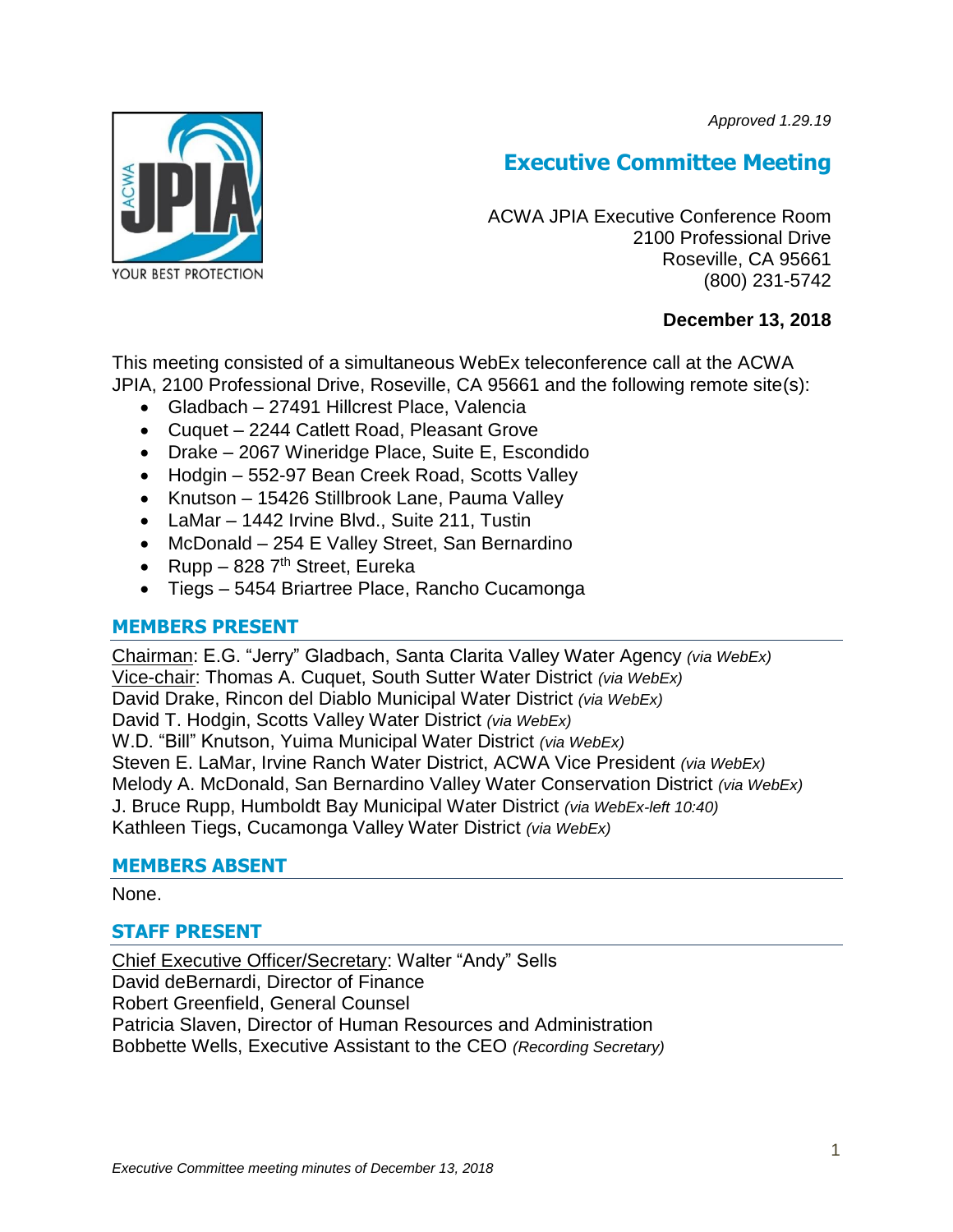# **OTHERS IN ATTENDANCE**

None.

## **WELCOME**

Chairman Gladbach welcomed everyone in attendance.

## **CALL TO ORDER AND ANNOUNCEMENT OF QUORUM**

Chairman Gladbach called the meeting to order at 10:02 a.m. He announced there was a quorum.

## **ANNOUNCEMENT RECORDING OF MEETING**

Chairman Gladbach announced that the meeting would be recorded to assist in preparation of minutes. Recordings are only kept 30 days following the meeting, as mandated by the California Brown Act.

## **PUBLIC COMMENT**

Chairman Gladbach noted that, as the agenda stated, members of the public would be allowed to address the Executive Committee on any agenda item prior to the Committee's decision on that item. Comments on any issues on the agenda, or not on the agenda, were also welcomed. No comments were brought forward.

## **ADDITIONS TO OR DELETIONS FROM THE AGENDA**

Chairman Gladbach asked for any additions to, or deletions from, the agenda; staff had none.

## **ADMINISTRATION**

Meetings attended on behalf of the JPIA Director McDonald attended a retirement party for Glenn Peterson on December 1, 2018.

#### Name of Captive Insurance Company

Mr. Sells explained that at the Board meeting, the approved name of the Captive was Joint Powers Captive Insurance Company. There had been some discussion after the meeting that a more suitable name for the Captive could be found.

After much discussion, staff was asked to check with the attorney in Utah about the requirements of naming the Captive. This item will be tabled for discussion and possible action at the next meeting on January 29, 2019.

#### **MISCELLANEOUS**

Future agenda items: none stated.

Availability for next meeting: January 29, 2019; Director Tiegs will attempt to call in to the meeting if cell service allows.